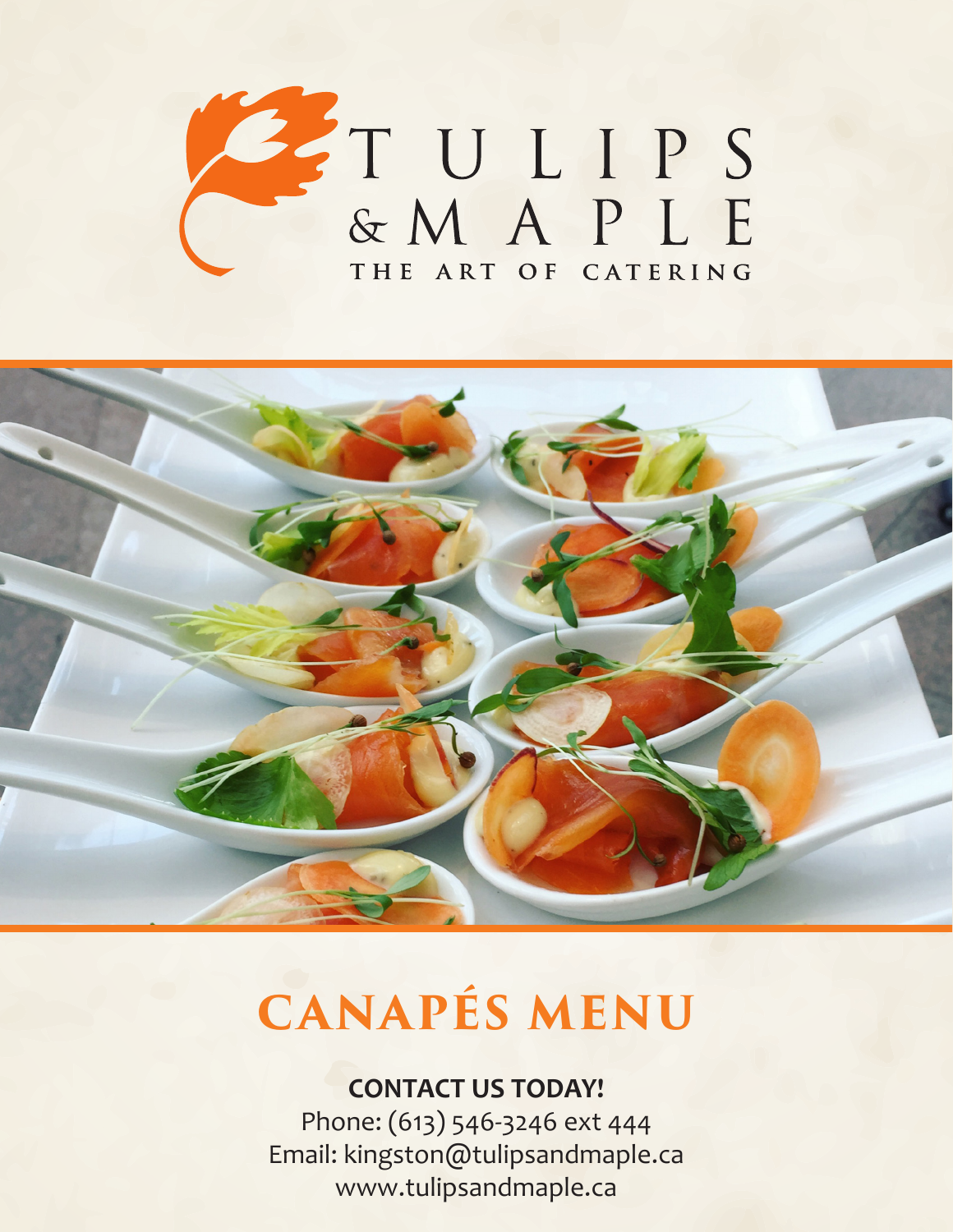

*Minimum 3 Dozen Per Canapé*

#### **\$28.35 PER DOZEN Caprese Salad Skewers (GF, VEG)**

**Mac & Cheese Balls (VEG)** With marinara.

#### **Vegetarian Spring Rolls (VEG)**

#### **Olive Sundried Tomato Crostini (VEG)**

With herb scented goat cheese & tomato chutney.

## **Cranberry Chutney &**

**Brie Mini Bouche (VEG)** 

With braised leeks.

#### **Vegetarian Dumpling Crisps (VEG)**

With soya sesame plum sauce.

**Wild Mushroom and Brie Pastry Puffs (VEG)**

With tarragon cream sauce.

#### **Mini Blinis (VEG)**

With herb goat cheese, avocado & beet chutney.

#### **Roasted Garlic & Lemon Asparagus Custard (GF, VEG)**

On asian spoon with pepper chutney and feta.

## **Candied Pecan & Danish Bleu Cheese (VEG)**

Served in a phyllo cup.

#### **Gourmet Pita Pizza Rounds (VEG)**

With pesto, brie, sun dried tomato.



VEG = Vegetarian • GF = Gluten Free • NF = Non-Fat • DF = Dairy Free • V=Vegan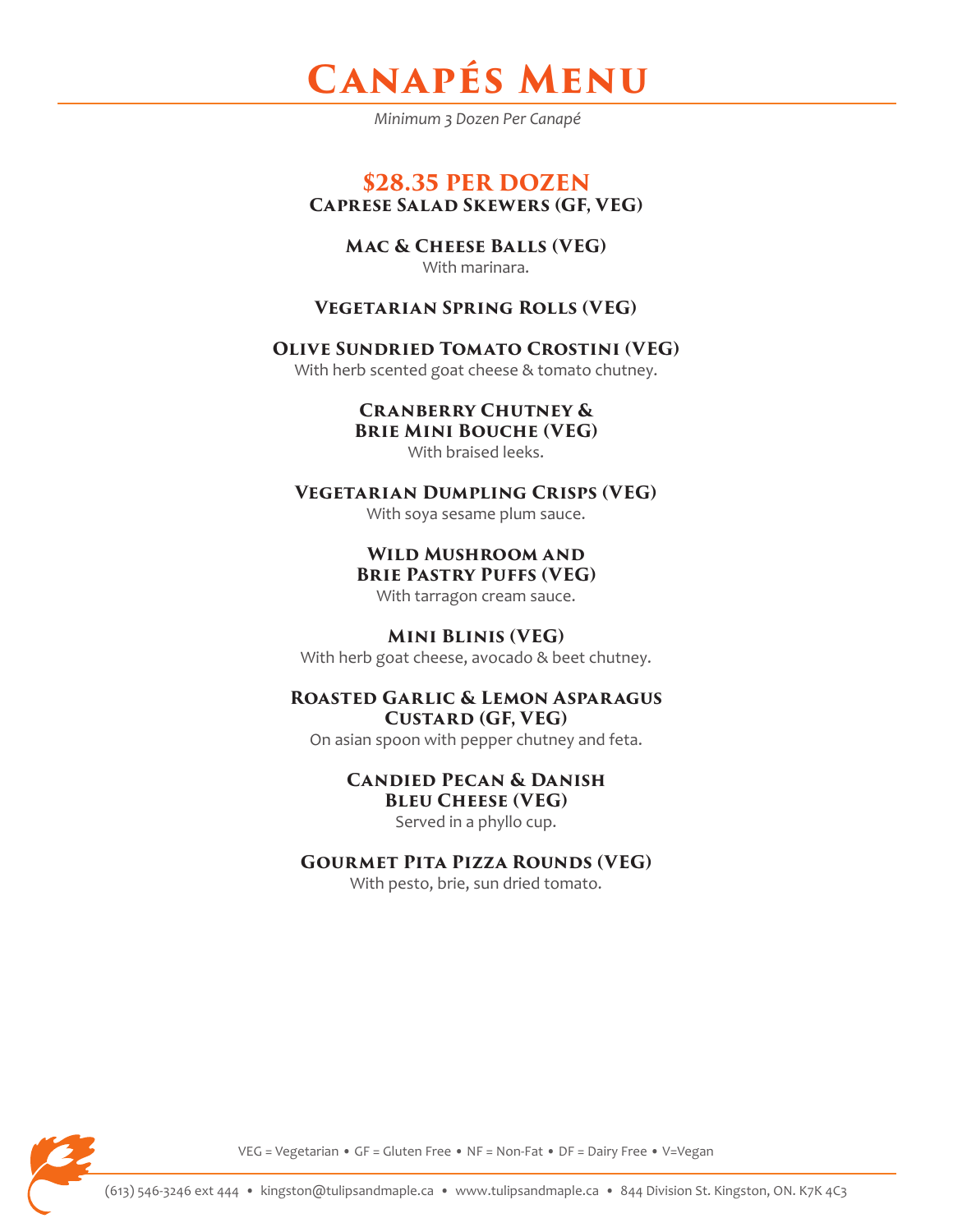## **CanapÉs Menu**

*Minimum 3 Dozen Per Canapé*

## **\$29.40 PER DOZEN**

**Gourmet Pita Pizza Rounds** 

With BBQ chicken & gouda.

#### **Prosciutto & Asparagus (GF)**

With Parmesan cheese & truffle Oil.

**Pulled Pork Slider**  With caramelized onions.

#### **Savoury Turkey Meatball Skewer (GF)**

With a country peppercorn gravy.

#### **Arancini Balls**

With risotto, asiago cheese, wild game sausage, roasted red pepper aioli.

#### **Smoked Pork Tenderloin with Saffron Apple (GF)**

Chutney served on corn chip with feta.

#### **Mini Tomato Basil Shooters**

With duck and Gruyere Monte Cristo.

#### **Braised Leek and Duck Crisp** With burnt orange brandy glaze.

#### **Tandoori Chicken Satays (GF)**

With cilantro maple yogurt.

#### **Fried Buttermilk Chicken**

With buffalo blue cheese sauce.

#### **Beef Satays (GF)**

With creamy peppercorn sauce.

#### **Jalapeño and Prosciutto Poppers (GF)**

With caramelized onion and herb cream cheese.

#### **Mini Pretzel Grilled Cheese**

With apple smoked bacon, brie cheese & pulled chicken with smokey chili citrus dip.

### **Chorizo Sausage & Smoked Gouda**

With balsamic onions in a pastry cup.



VEG = Vegetarian • GF = Gluten Free • NF = Non-Fat • DF = Dairy Free • V=Vegan